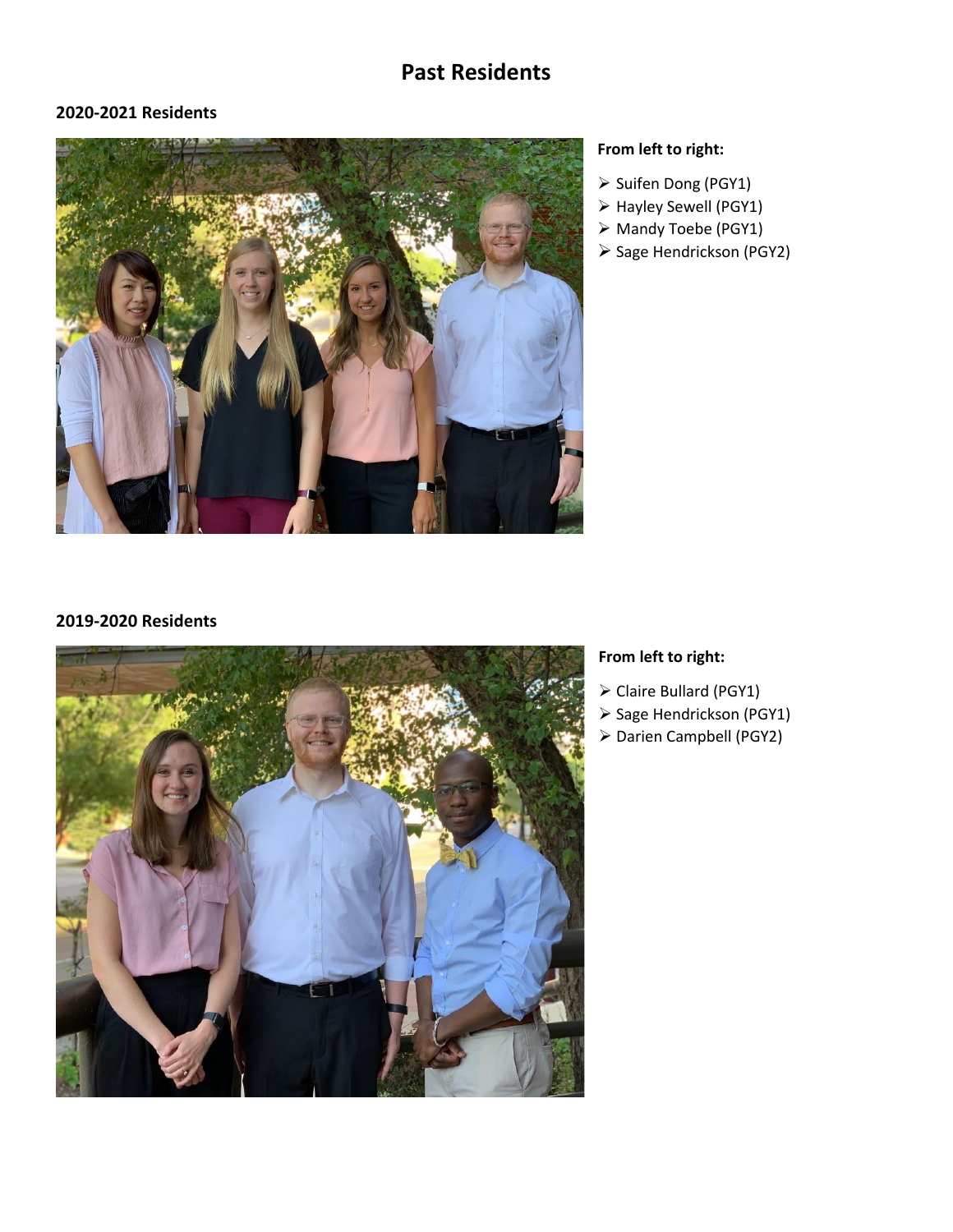#### **2018-2019 Resident**



➢ Kearsten Westmoreland (PGY1)

#### **2017-2018 Residents**



### **From left to right:**

- ➢ Dumitru Sirbu (PGY1)
- ➢ Hanifah Davis (PGY1)
- ➢ Phuong Nguyen (PGY2)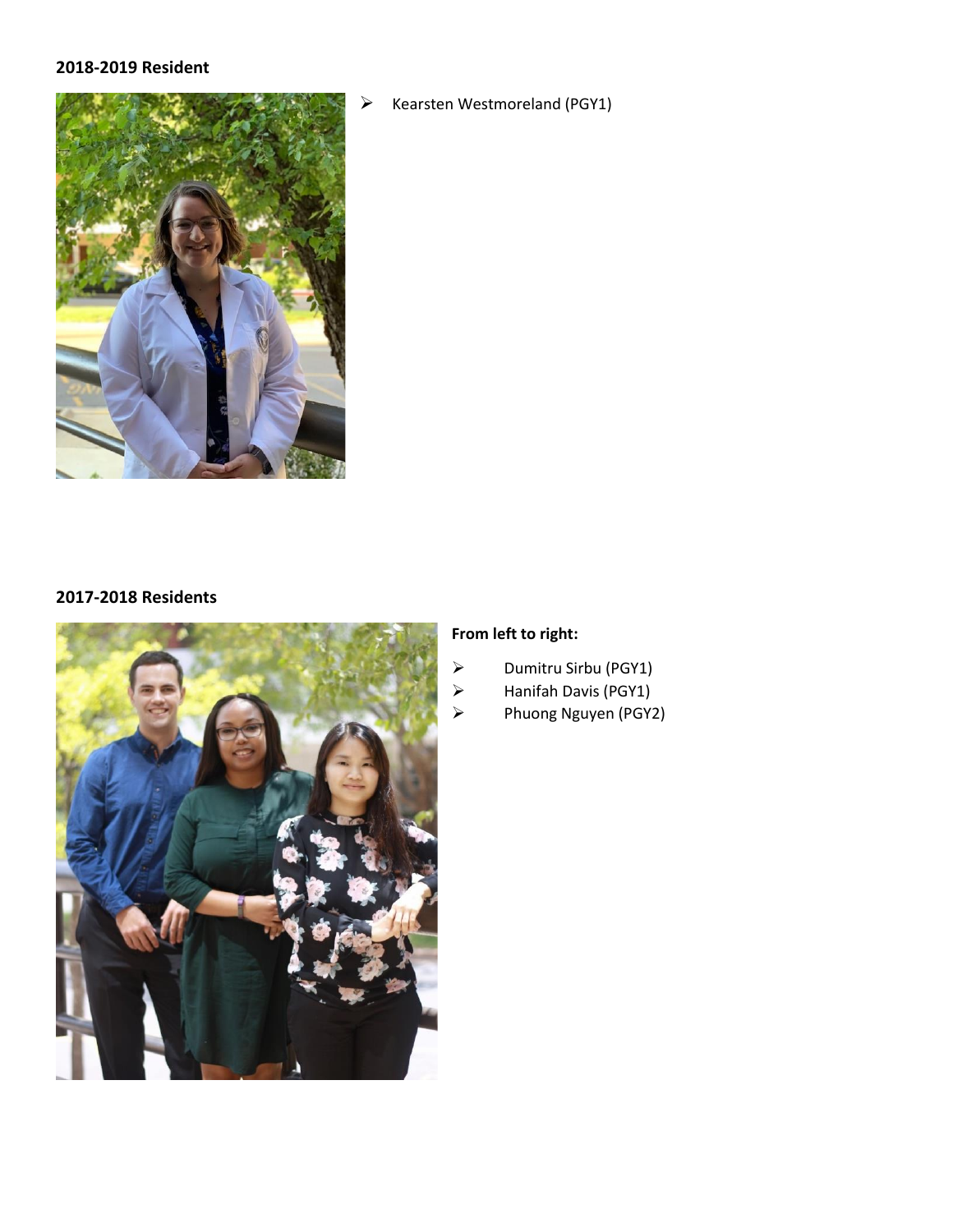### **2016-2017 Pharmacy Residents**



### **From left to right:**

- ➢ Kate Lutek (PGY1)
- ➢ Scott Mirgeler (PGY1)
- ➢ Stephanie Giancola (PGY2)

# **2015-2016 Pharmacy Residents**



# **From left to right:**

- ➢ Marie Ngan (PGY1)
- ➢ Jennifer Tieu (PGY2)
- ➢ Phuong Kim Abbott (PGY1)